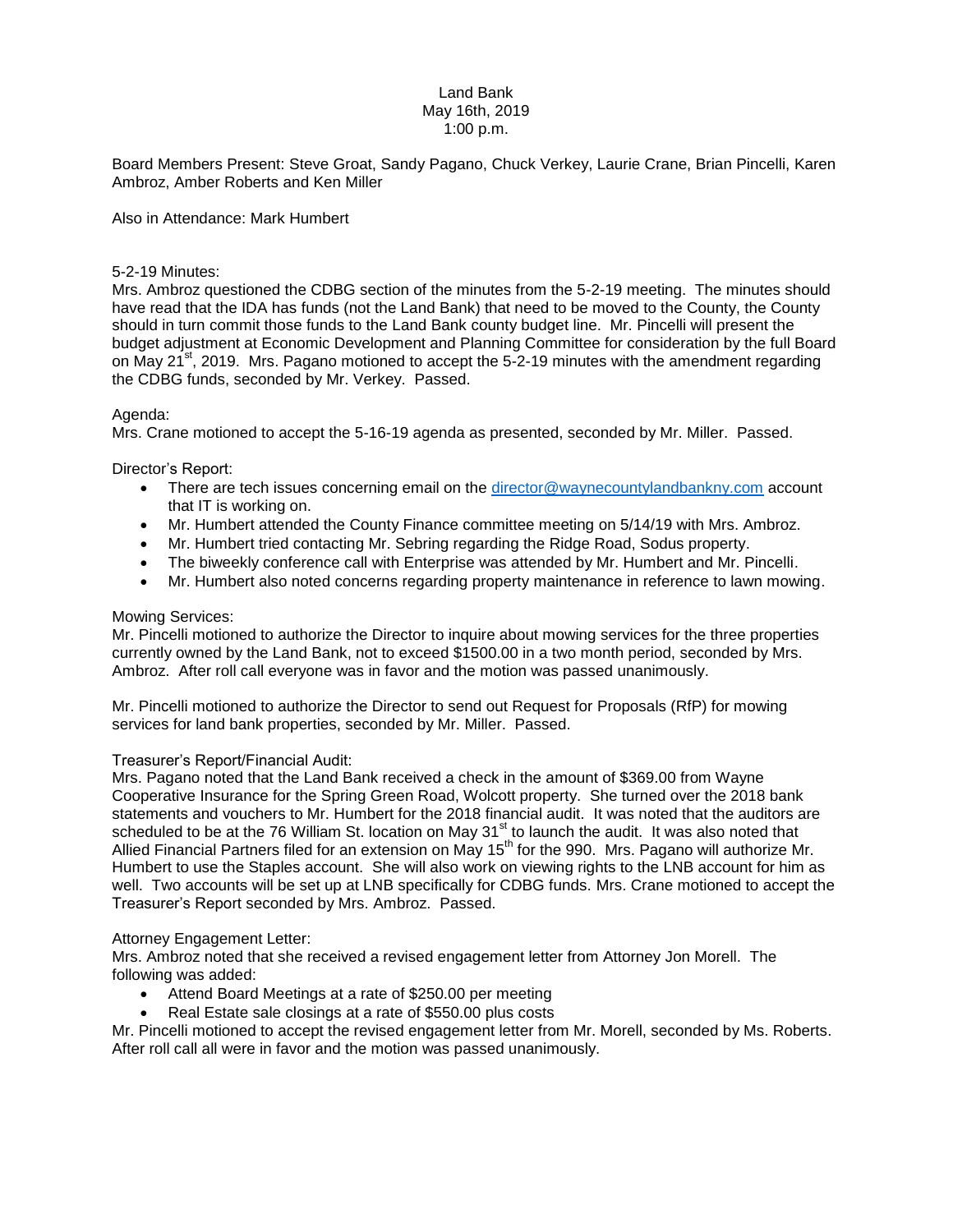# Department of Labor Update:

Mrs. Ambroz informed the Board that charges to the unemployment insurance for Ms. Castro's claim totaled \$3150.00.

# 6112 Spring Green Road, Wolcott Property:

Mrs. Crane informed the Board that Mr. Watkins signed the contract to purchase the property for \$7800.00. on May 15<sup>th</sup>, 2019. Mrs. Crane received a deposit of \$1000.00 towards the purchase. Mrs. Crane also noted that he signed and initialed the Lead Compliance addendum, signed the property purchase application and received a receipt for the \$1000.00 deposit. Ms. Roberts motioned to accept the purchase offer from Mr. Randy Watkins for the 6112 Spring Green Road, Wolcott property and authorize the chairman and the attorney to close on the sale; and furthermore, conditions under the Land Bank Disposition Policy notes that disposition of any property sold under fair market value requires a valid reason for such sale and that reason is due to owner occupancy at the Spring Green Road location, seconded by Mrs. Pagano. After roll call all were in favor and the motion was passed unanimously. Members of the Board expressed appreciation to Mrs. Crane for her effort on the issue. Mrs. Crane questioned the time frame of the closing on this property.

# Enterprise Grant:

- Mr. Humbert explained that once they finalize classifying properties from the 2019 auction they can submit their information for review by Enterprise. He also noted that the next grant opportunity through Enterprise will be later in the year. He would like to try and spend down as much of the current grant before applying for more funding.
- Board members agreed to open a new bank account specifically for the Enterprise grant.
- Mrs. Pagano inquired about matching funds for the Enterprise grant.
- Phone conferences with Enterprise have been moved to 2:30 on Tuesdays.

# Website:

The website is running well. Mrs. Pagano noted that all PARIS documentation will need to completed and loaded onto the website per regulations.

# NYSLBA Summit:

June 12-14<sup>th</sup>, 2019 the New York State Land Bank Association will be holding a summit in Buffalo. Mrs. Ambroz motioned for Mr. Humbert to attend the summit with costs being covered by the land bank not to exceed \$1000.00., seconded by Mr. Pincelli. After roll call all were in favor and the motion was passed unanimously. It was noted that the summit itself was free to association members.

# Demo RFP:

Mr. Pincelli reiterated that there needs to be an air quality consultant and each property and will require a utilities disconnect.

Mr. Verkey suggested that there should be two separate RfP's, one exclusively for the three properties already owned by the Land Bank and a second for properties that will be acquired from the 2019 County Foreclosure Auction.

Committee Reports: No committee reports were received.

2019 County Foreclosure Auction Property Review:

The following parcels were reviewed by the Board to request transfer to the Land Bank:

Butler, Seq #285 Galen, Seq #307 Galen, Seq #377 Galen, Seq #401 Galen, Seq #412 Lyons, Seq #594 Lyons, Seq #610 Lyons, Seq #618